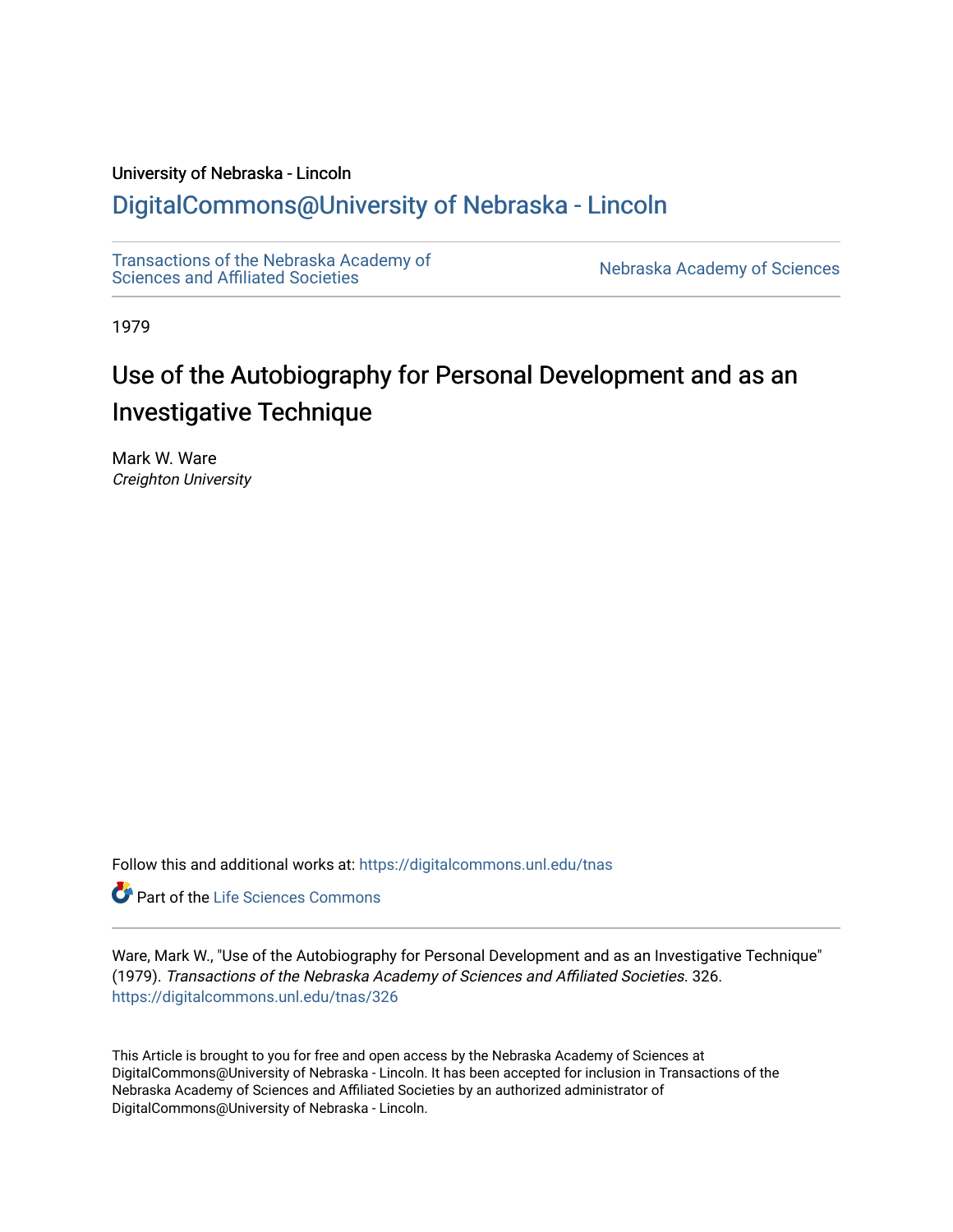# **USE OF THE AUTOBIOGRAPHY FOR PERSONAL DEVELOPMENT**

# **AND AS AN INVESTIGATIVE TECHNIQUE\***

# **MARKE. WARE**

Department of Psychology Creighton University Omaha, Nebraska 68178

Theory and previous research indicated that an autobiographical project should facilitate personal development and the acquisition of an investigative technique. Twelve students from classes in Personality and History/Systems of Psychology participated in the study by writing autobiographical papers as one option for a course project and by completing an evaluation form. Quantitative and qualitative evaluations of the effectiveness of the autobiography for personal development and as an investigative method were obtained. Data from both sources supported the use of an autobiographical project for acquiring and clarifying information about one's self and his/her relationships to others. Student reactions also indicated that they had acquired an investigative technique and discriminated between it and the laboratory approach. Finally, the advantages of using multiple forms of evaluation were discussed, and qualifications for use of the autobiography were identified.

#### t t t

#### **INTRODUCTION**

A theoretical approach to learning derived from therapeutic experience has recommendations to make for pedagogy (Rogers, 1969). Among several principles governing learning, two assert that learning occurs when the material is perceived as relevant and when the person is confronted with practical problems. In the context of the theory, an autobiographical study should facilitate certain learning.

Although use of the autobiography is not new (Allport, 1942), published reports on its use as a teaching technique can be traced to lung (1972). Students in a personality course wrote confidential autobiographies. The data from the autobiographies was used to illustrate the organization and development of personality. Student evaluations indicated that the autobiographies had generated considerable enthusiasm and served as an important learning experience. Others have reported similar applications and results from the usc of the autobiography (Brender, 1976; Hettich, 1976; White, 1974). However, one limitation in most of the aforementioned studies has been the use of informal student evaluations.

In addition to predicting cognitive gains, the theory permits a prediction that the autobiography can be effective for learning about one's self for personal development. No research has been found which directly investigated that hypothesis; however, one study (Jung, 1972) reported post hoc findings of increased personal awareness and growth.

Finally, one is led to predict that the autobiography can be used as an investigative technique which is different from the more commonly taught laboratory method. Although one study reported using the autobiography for hypothesis testing (lung, 1972) and another for modifying attitudes toward research (Klos, 1976), attention to using the autobiography as an investigative technique has been lacking.

The present investigation was designed to test further the theory of learning and to extend previous research. The primary objectives included an evaluation of the role of an autobiographical project for facilitating personal development and acquiring a distinctive technique of research. The present study incorporated both quantitative and qualitative student evaluations, in contrast to most research, which has employed only qualitative forms. The rationale for using both measures was to achieve precision and to reveal consequences inaccessible to the form imposed by a more structured questionnaire. Finally, the procedure used to implement the project was examined.

<sup>&#</sup>x27;Paper presented at the Spring meeting of the Nebraska Psychological Association, April 15, 1978, Lincoln, Nebraska.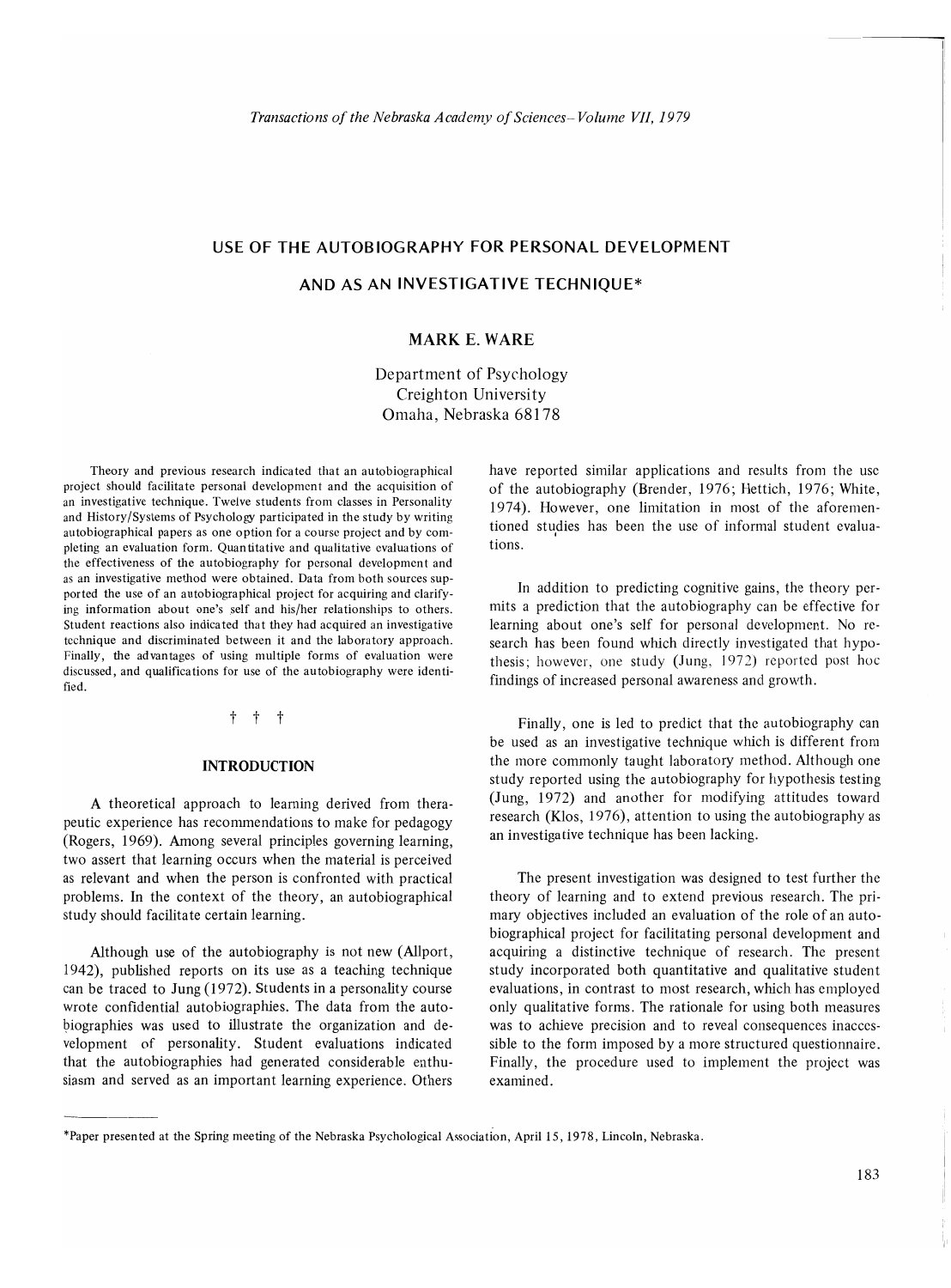#### **METHOD**

*Subjects.* A total of eight men and four women enrolled in Personality and History/Systems of Psychology courses at Creighton University during fall and spring semesters selected the autobiographical project from among several course projects. Neither course was required, but both were upperdivision and had pre-requisites of Introductory Psychology plus six additional hours of psychology.

*Procedure.* All students were told at the first class meeting that a course project was required but that they would have several alternatives from which to choose. By the third meeting of the semester, students were informed about which project they would be doing. For about 75 percent of the students, their first preference for a project was granted. No student was assigned a project in which he or she ranked less than second.

The instructor met separately with each group of students assigned to a particular research project. He spent approximately 75 minutes with each group. The instructor reviewed the more general objectives of the projects and described the organizational and stylistic characteristics required of the written paper. Students were told that the instructor regarded the contents of their autobiographies as confidential. They were encouraged to be as candid as possible.

Students in both classes were expected to provide a oneto two-page descriptive evaluation of the autobiographical project, including an identification of the advantages and disadvantages of having done the project. In the last class before the final exam, students were administered a course evaluation which covered the course projects. The only identification requested was with regard to the type of project each student had done. All students completed the quantitative and qualitative evaluations of the project.

## RESULTS

Table I contains items which appeared on the course evaluation. Students responded to each item by indicating their reaction on a six-step scale which varied from strongly disagree (1) to strongly agree (6). Table II contains the results of the quantitative evaluation for both classes. The percent of students responding at each step on the scale for each item and the median response for each item is reported in Table II.

Since the design of this investigation did not permit the use of a traditional control group, a rationale for evaluating the results was derived. A median score of  $\leq 3.5$  indicates that as many as or more than half of the students were in disagreement with a given statement about the course. It was assumed that a minimum standard of agreement should include a favorable reaction from at least a simple majority of students. Thus, a median score of at least (4) was set to indicate a student's

# TABLE I

## Student Evaluation Form for Autobiographical Projects

- 1. As a consequence of doing the project, I acquired much new information about the topic.
- 2. The projects demonstrated that autobiographical research can clarify and/or develop a better appreciation toward past events.
- 3. One of the experiences I acquired was a method of inquiry different from the experimental/laboratory method.
- 4. Compared to the experimental/laboratory approach, I feel that autobiographical research is more difficult.
- 5. Structuring of the autobiographical project by the instructor was helpful. (Included an identification of the problem, a method for gathering data, and advice on how to organize and write the report.)
- 6. The autobiographical project should be retained in the course in the future.

#### TABLE II

# Percent of Students and Median Response for Each Item on the Evaluation Form  $(N = 12)$

|                | Responses    |                |    |                          |    |    |   |        |
|----------------|--------------|----------------|----|--------------------------|----|----|---|--------|
| Questions      | $\mathbf{1}$ | $\overline{c}$ | 3  | $\overline{\mathcal{A}}$ | 5  | 6  |   | Median |
| 1              |              |                |    | 33                       | 50 | 17 |   | 5.0    |
| $\overline{2}$ |              |                |    |                          | 50 | 50 |   | 5.5    |
| 3              |              |                | .  | 66                       | 33 |    |   | 4.0    |
| $\overline{4}$ | ----         | 33             | 50 | $- - - -$                | 17 |    | Í | 3.0    |
| 5              |              |                |    | 33                       | 33 | 33 |   | 5.0    |
| 6              |              |                |    |                          | 50 | 50 |   | 5.5    |
|                |              |                |    |                          |    |    |   |        |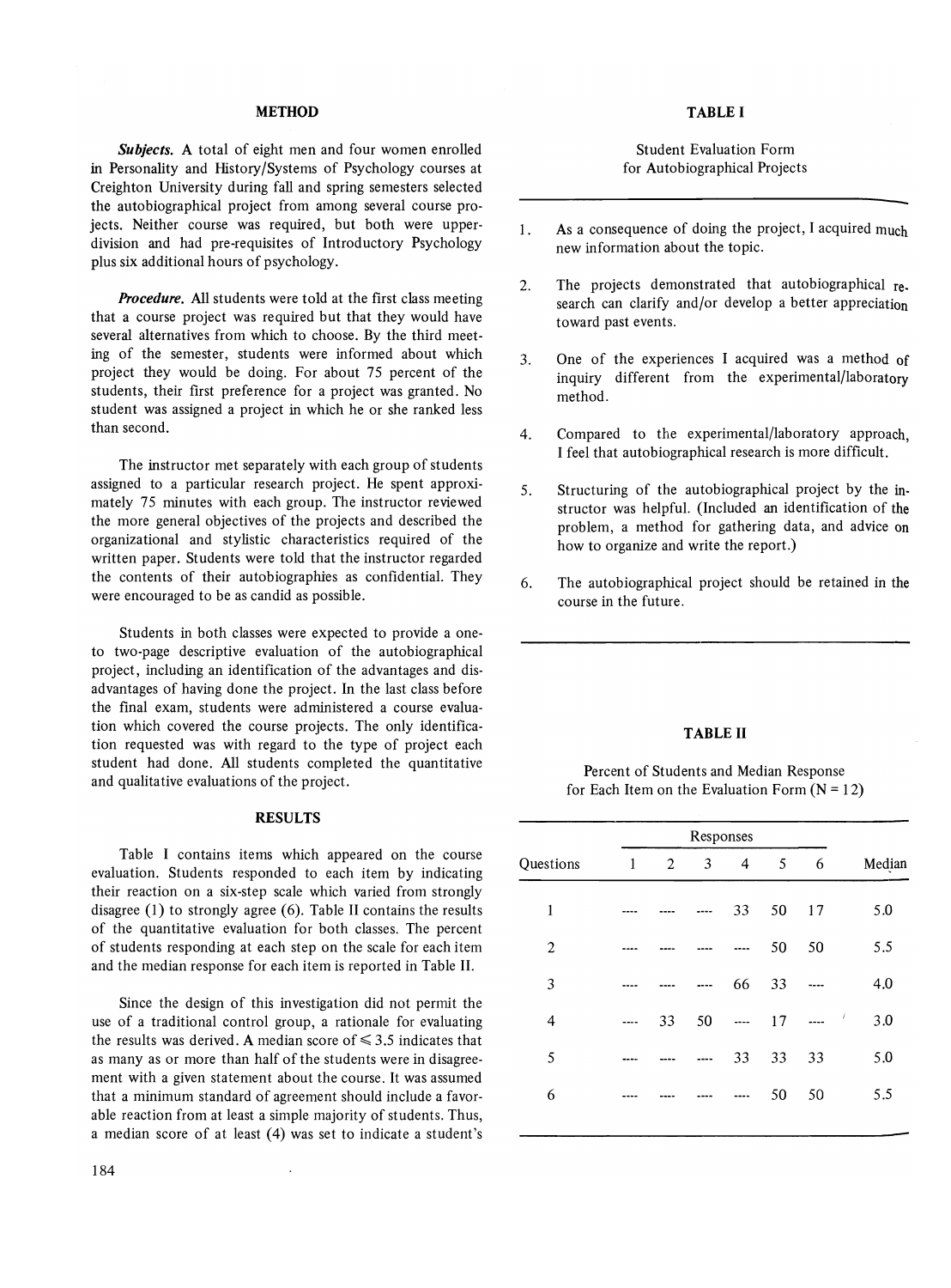agreement with a statement. A second rationale was developed for identifying those instances in which students expressed an unusually high level of agreement. Because of the tendency to avoid making extreme judgments, finding as many as half of the students responding with a (6) was assumed to be unlikely. Thus, a median score greater than  $(5)$  was set to identify an item as indicating an unusually high degree of agreement.

Samples of students' responses from the qualitative evaluation are reported in Table **III.** Comments were identified as illustrating items on the evaluation form.

Items  $(1)$  and  $(2)$  on the evaluation were assumed to provide a measure of student reaction to the autobiography for personal development. Table II reveals that the median response for both items was in the region of agreement, 5.0 and 5.5 respectively. Students indicated that they had acquired new information about and clarified existing attitudes toward themselves as a consequence of doing the autobiography. The following student comments from Table III illustrate the dimensions of new information and clarification respectively: "This paper has opened up some important characteristics and beliefs held by me." "It brought home to me, very dramatically, that I am still a growing, maturing person with a lot left to learn about being human."

Items (3) and (4) were designed to evaluate student reaction to the role of the autobiography as an investigative technique. The results in Table II indicate considerable variability in student reaction. Students agreed (median  $= 4.0$ ) that they had acquired a distinctive method of inquiry. However, they did not agree that the autobiographical approach was as difficult as the experimental method (median = 3.0). The following student comment from Table III illustrates the acquisition of a technique: "Writing this paper has been a very valuable experience for me. It required a degree of introspection and self-analysis that I had never achieved before."

The last two items on the evaluation assessed student reaction to the effectiveness with which the autobiography had been implemented. The instructor's assistance in organizing the project and identifying how it should be reported was reacted to favorably, as indicated by a median response of 5.0 to item (5). An unusually high level of agreement (median  $= 5.5$ ) was found to the item about retaining the project in future classes.

#### **DISCUSSION**

The present study supported predictions from theory and suggestions from previous research that an autobiographical project can contribute to personal development. Thus, the autobiographical project has been demonstrated to be effective not only for acquiring information about concepts/principles, but also for improving self-understanding and enhancing one's perception of his/her relationship with others. Moreover,

#### **TABLE III**

Student Comments Illustrating Items on the Evaluation Form

Personal Development

- 1. This paper has opened up some important characteristics and beliefs held by me. (No.1, New Information.)
- 2. After going through this (project), I was initially disgusted with myself because I was not setting very demanding goals for myself. Before this experience, I was planning on getting a masters in counseling and stopping there. However, after having to review my life and looking realistically at what I am, what I am capable of doing, and what I should do, I had to reorganize my thoughts and set higher goals for myself. (No.1, New Information.)
- 3. The paper has been extremely rewarding because it has caused me to look into myself to try to discover what type of an individual I have become. It has helped me in deciding which (type of) occupation I should pursue by forcing me to weigh the opportunities more closely. As a result, I am now more confident than ever that my decision, allowing for flexibility, is not contrary to my well being. (No. 2, Clarification.)
- 4. It brought home to me, very dramatically, that I am still a growing, maturing person with a lot left to learn about being human. (No.2, Clarification.)
- 5. In conclusion I have come to realize the importance of these next few years of my life. Indeed they may be the most important ones in my life. I have also gained an added appreciation of my life, and those people who have contributed in shaping it. (No. 2, Clarification.)
- 6. After looking over my life, I was disappointed at really how much I had missed in previous years as far as interactions with people, and was very disappointed at how little I had appreciated the people around me. (No.2, Clarification.)

#### Investigative Method

- 1. Writing this paper has been a very valuable experience for me. It required a degree of introspection and selfanalysis that I had never achieved before, mostly because of the fact that I had to write it all down. (No.3, Distinctive Method.)
- 2. It was really a new experience to sit down and really try to be honest with myself for any length of time. (No.3, Distinctive Method.)